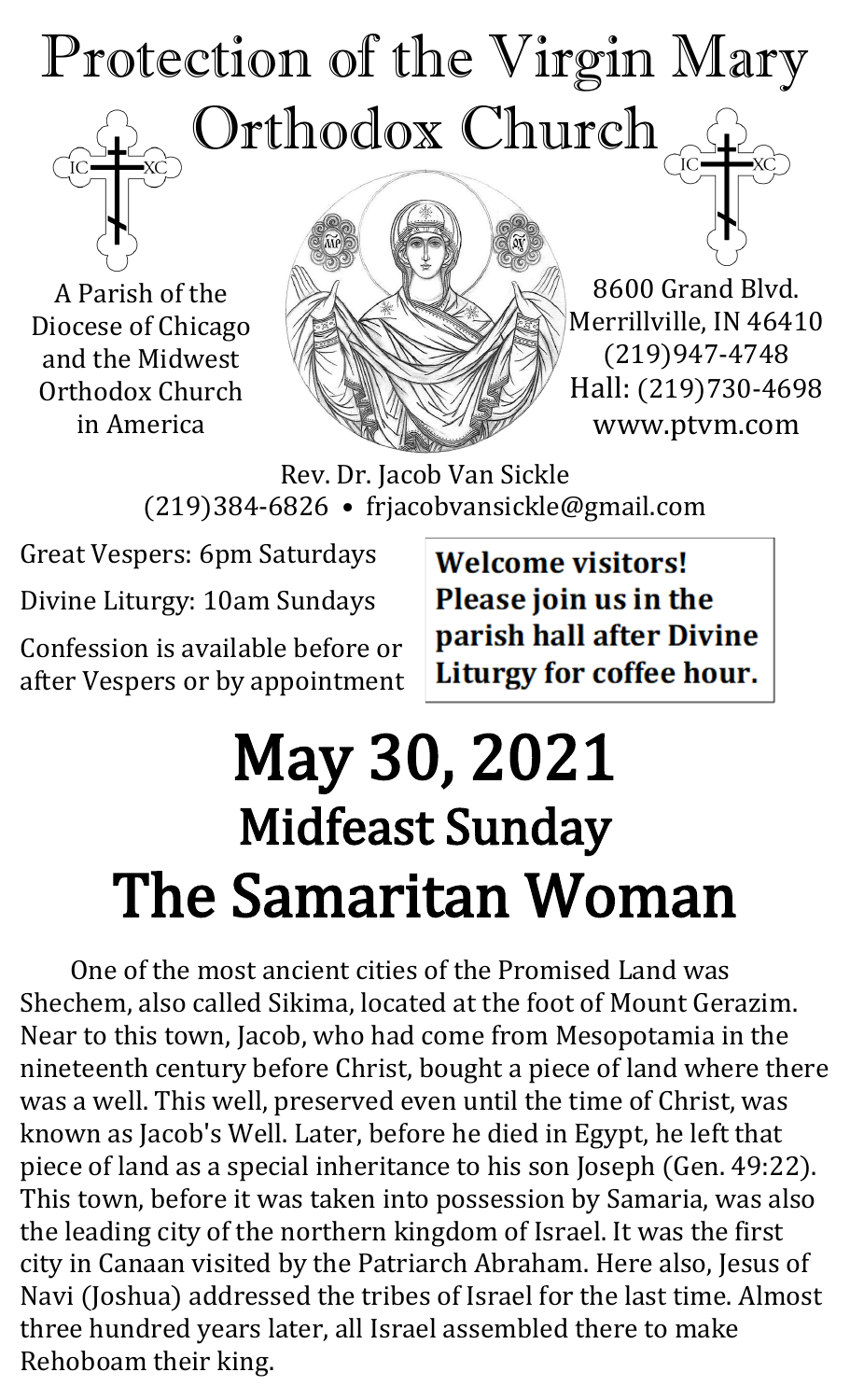When our Lord Jesus Christ, then, came at midday to this city, which is also called Sychar (John 4:5), He was wearied from the journey and the heat. He sat down at this well. After a little while the Samaritan woman mentioned in today's Gospel passage came to draw water. As she conversed at some length with the Lord and heard from Him secret things concerning herself, she believed in Him; through her many other Samaritans also believed.

## HYMNS OF THE DAY

### Tone 4 – Resurrectional Troparion

When the women disciples of the Lord learned from the angel the joyous message of Your resurrection, they cast away the ancestral curse and elatedly told the apostles: "Death is overthrown! Christ our God is risen,// granting the world great mercy!"

### Tone 8 – Troparion of the Midfeast

In the middle of the feast, O Savior, fill my thirsting soul with the waters of piety, as You cried to all: "If anyone thirst, let him come to Me and drink!"// O Christ God, Fountain of our life, glory to You!

#### Tone 8 – Kontakion for the Samaritan Woman

The Samaritan Woman came to the well in faith; she saw You, the Water of wisdom and drank abundantly.// She inherited the Kingdom on high, and is ever glorified!

### Tone 4 – Kontakion of the Midfeast

Christ God, the Creator and Master of all, cried to all in the midst of the feast of the Law: "Come and draw the water of immortality!" We fall before You and faithfully cry:// "Grant us Your mercies, for You are the Fountain of our life!"

## SCRIPTURE READINGS

## Tone 3 – Sunday Prokeimenon (Psalm 46)

Sing praises to our God, sing praises! Sing praises to our King, sing praises!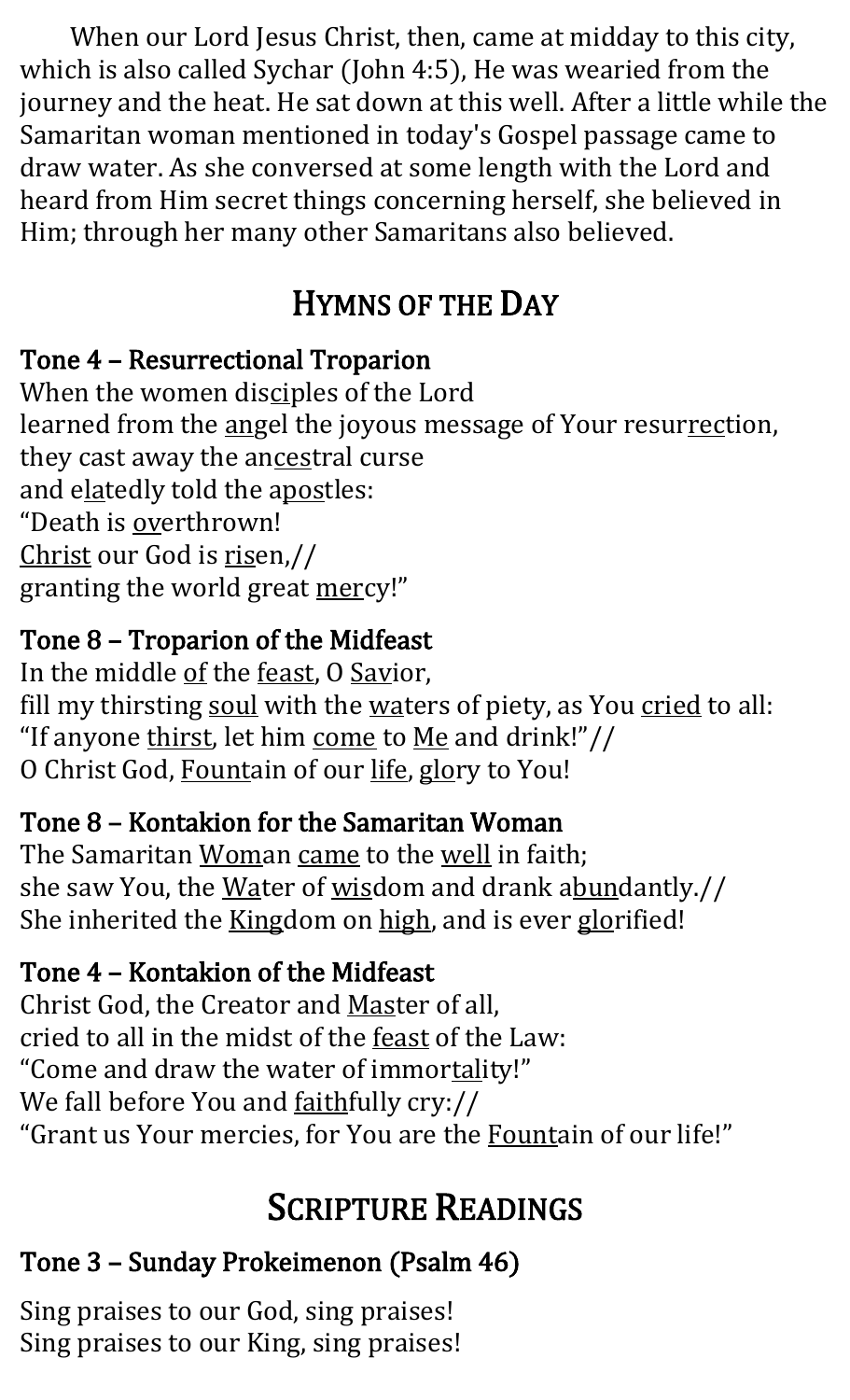#### Epistle: Acts 11.19-26, 29-30

At that time, those who were scattered after the persecution that arose over Stephen traveled as far as Phoenicia, Cyprus, and Antioch, preaching the word to no one but the Jews only. But some of them were men from Cyprus and Cyrene, who, when they had come to Antioch, spoke to the Hellenists, preaching the Lord Jesus. And the hand of the Lord was with them, and a great number believed and turned to the Lord. Then news of these things came to the ears of the church in Jerusalem, and they sent out Barnabas to go as far as Antioch.

When he came and had seen the grace of God, he was glad, and encouraged them all that with purpose of heart they should continue with the Lord. For he was a good man, full of the Holy Spirit and of faith. And a great many people were added to the Lord.

Then Barnabas departed for Tarsus to seek Saul. And when he had found him, he brought him to Antioch. So it was that for a whole year they assembled with the church and taught a great many people. And the disciples were first called Christians in Antioch.

Then the disciples, each according to his ability, determined to send relief to the brethren dwelling in Judea. This they also did, and sent it to the elders by the hands of Barnabas and Saul.

#### Gospel: John 4.5-42

At that time, Jesus came to a city of Samaria which is called Sychar, near the plot of ground that Jacob gave to his son Joseph. Now Jacob's well was there. Jesus therefore, being wearied from His journey, sat thus by the well. It was about the sixth hour. A woman of Samaria came to draw water.

Jesus said to her, "Give Me a drink." For His disciples had gone away into the city to buy food.

Then the woman of Samaria said to Him, "How is it that You, being a Jew, ask a drink from me, a Samaritan woman?" For Jews have no dealings with Samaritans.

Jesus answered and said to her, "If you knew the gift of God, and who it is who says to you, 'Give Me a drink,' you would have asked Him, and He would have given you living water."

The woman said to Him, "Sir, You have nothing to draw with, and the well is deep. Where then do You get that living water? Are You greater than our father Jacob, who gave us the well, and drank from it himself, as well as his sons and his livestock?"

Jesus answered and said to her, "Whoever drinks of this water will thirst again, but whoever drinks of the water that I shall give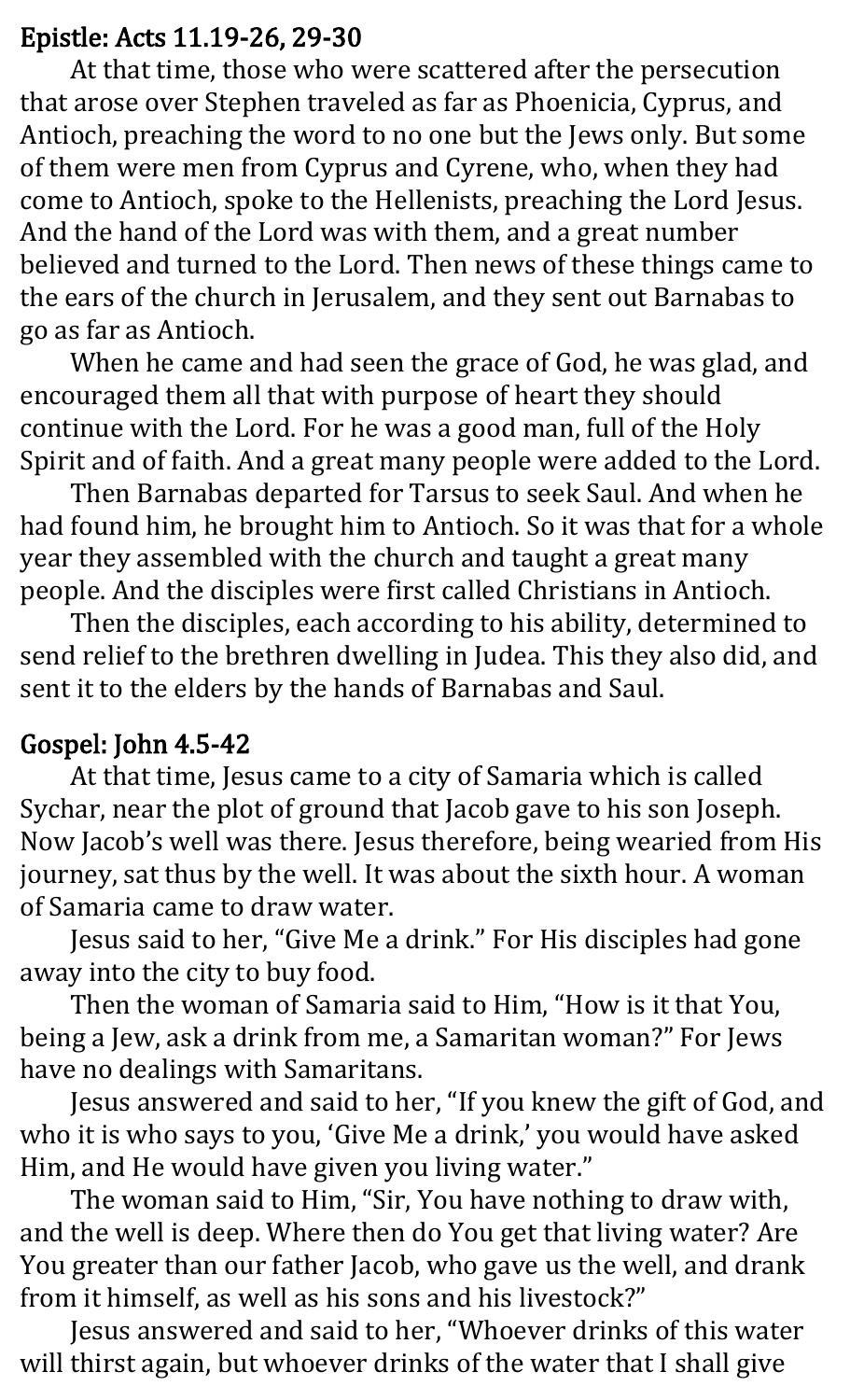him will never thirst. But the water that I shall give him will become in him a fountain of water springing up into everlasting life."

The woman said to Him, "Sir, give me this water, that I may not thirst, nor come here to draw."

Jesus said to her, "Go, call your husband, and come here."

The woman answered and said, "I have no husband."

Jesus said to her, "You have well said, 'I have no husband,' for you have had five husbands, and the one whom you now have is not your husband; in that you spoke truly."

The woman said to Him, "Sir, I perceive that You are a prophet. Our fathers worshiped on this mountain, and you Jews say that in Jerusalem is the place where one ought to worship."

Jesus said to her, "Woman, believe Me, the hour is coming when you will neither on this mountain, nor in Jerusalem, worship the Father. You worship what you do not know; we know what we worship, for salvation is of the Jews. But the hour is coming, and now is, when the true worshipers will worship the Father in spirit and truth; for the Father is seeking such to worship Him. God is Spirit, and those who worship Him must worship in spirit and truth."

The woman said to Him, "I know that Messiah is coming (who is called Christ). When He comes, He will tell us all things."

Jesus said to her, "I who speak to you am He."

And at this point His disciples came, and they marveled that He talked with a woman; yet no one said, "What do You seek?" or, "Why are You talking with her?"

The woman then left her waterpot, went her way into the city, and said to the men, "Come, see a Man who told me all things that I ever did. Could this be the Christ?" Then they went out of the city and came to Him.

In the meantime, His disciples urged Him, saying, "Rabbi, eat."

But He said to them, "I have food to eat of which you do not know."

Therefore, the disciples said to one another, "Has anyone brought Him anything to eat?"

Jesus said to them, "My food is to do the will of Him who sent Me, and to finish His work. Do you not say, 'There are still four months and then comes the harvest'? Behold, I say to you, lift up your eyes and look at the fields, for they are already white for harvest! And he who reaps receives wages, and gathers fruit for eternal life, that both he who sows and he who reaps may rejoice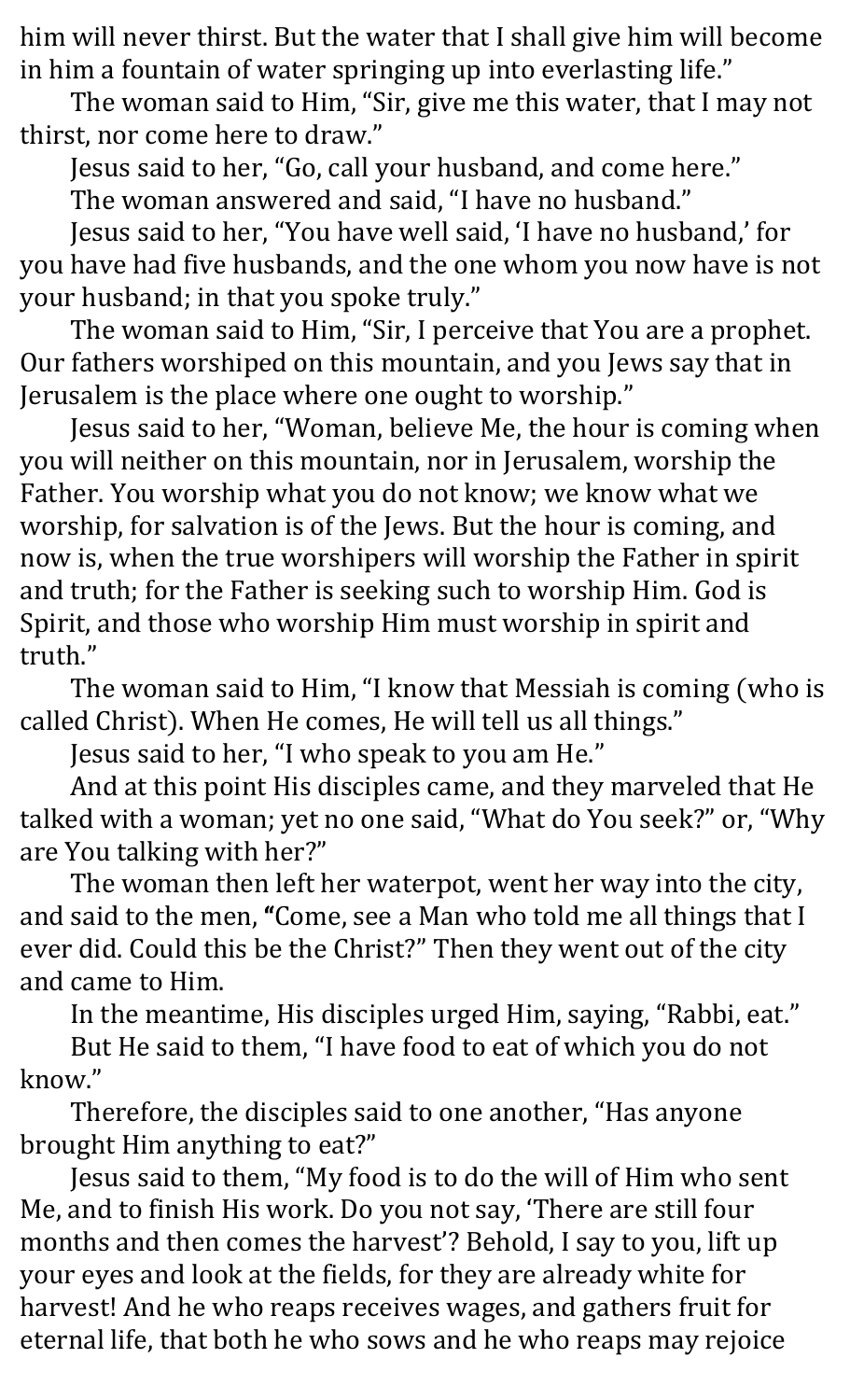together. For in this the saying is true: 'One sows and another reaps.' I sent you to reap that for which you have not labored; others have labored, and you have entered into their labors."

And many of the Samaritans of that city believed in Him because of the word of the woman who testified, "He told me all that I ever did."

So when the Samaritans had come to Him, they urged Him to stay with them; and He stayed there two days. And many more believed because of His own word.

Then they said to the woman, "Now we believe, not because of what you said, for we ourselves have heard Him and we know that this is indeed the Christ, the Savior of the world."

## WE REMEMBER IN PRAYER

N.Dep. Helen Korotky Mary Weidemann Giancarlo Alexander Louis Milton Cheryl Chancellor Joseph Starkey Ev.Mem. Stavro Saroff ('36) Simeon Koval ('43) Artemy Lawrick ('47)

Adam Kuratnik ('49) Michael Pilhock ('52) Wasil Dubinn ('74) Anna Karakoff ('75) Nicholas Korzow ('86) Sandra Glagola (2015) Bertha Cupka (2015) Anastasia Koveck (2015)

| Health & Salv.  | Gail           | Nina    |
|-----------------|----------------|---------|
| Archpr. Peter   | <b>Stacy</b>   | Renee   |
| Mat. Margaret   | Jeramie        | Carissa |
| Mat. Anne       | Olivia         | Cynthia |
| Pr. Christopher | Parker         | John    |
| Mat. Jennifer   | Christine      | Olga    |
| Andrew          | Larry          | Mark    |
| Gideon          | Rollie         | Jerry   |
| Kevin           | Joseph         | Michael |
| Jon             | Nadia          | Anthony |
| Tanya           | <b>Brendan</b> | Daryl   |
| Jovan           | David          | Diane   |
| Julia           | Sharon         | Carla   |
| Warren          | Michael        | Susan   |
| Tom             | Janie          | Timothy |
| Tina            | Tanya          | William |
| Jennifer        | Christopher    | Paul    |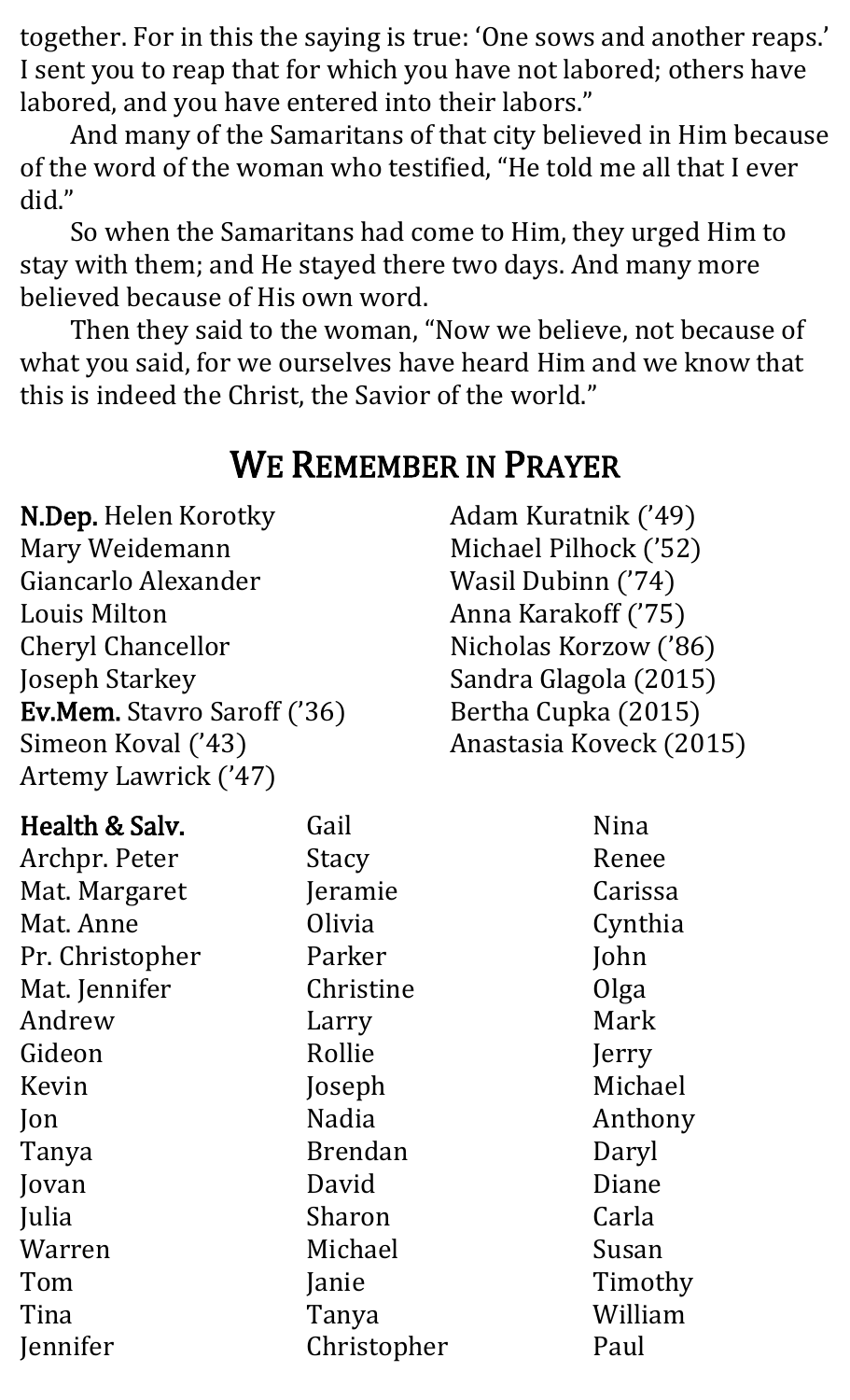| Joseph        | James     | Ken        |
|---------------|-----------|------------|
| Linda         | Pamela    | Debbie     |
| Claudia       | Erin      | Jacqueline |
| Elizabeth     | Alexander | Dara       |
| Snezana       | Ronald    | Cindy      |
| <b>Nathan</b> | Theodore  | Daniel     |
| Kara          | Robert    | Laura      |
| Ryan          | Craig     | Dorothy    |
| Thomas        | Chuck     | Vasiliy    |
| Carol         | Scott     | William    |
| Christine     | Mark      | Wanda      |
| Jon           | Christine | Cindy      |
| Zoey          | Dale      | Mary       |
| Dominic       | Pauline   | Linda      |
| Declan        | Mary      | Ivanka     |
| Hudson        | Timothy   | Susan      |
| Ayden         | Lisa      | Denise     |
| Hyland        | Lois      | Valerie    |
| Jason         | Michael   | Aaron      |
| Ted           | Janice    | William    |

\*If you know someone who needs prayer, please give their name to Fr Jacob

## Paschal Theotokion (Instead of "It is Truly Meet...")

The Angel cried to the Lady, full of grace: "Rejoice, O pure Virgin! Again, I say: Rejoice, your Son is risen from His three days in the tomb! With Himself He has raised all the dead." Rejoice, O you people!

Shine, shine, O new Jerusalem! The glory of the Lord has shone on you. Exult now, and be glad, O Zion! Be radiant, O pure Theotokos, in the Resurrection of your Son!

## ANNOUNCEMENTS

For Bible Study this week, read 2 Kingdoms (a.k.a. 2 Samuel) 9-12.

Tomorrow we bless graves for Memorial Day beginning with a panikhida at St. Mary's cemetery chapel at 9am. After blessing the graves there, we move on to Calumet Park cemetery. Those with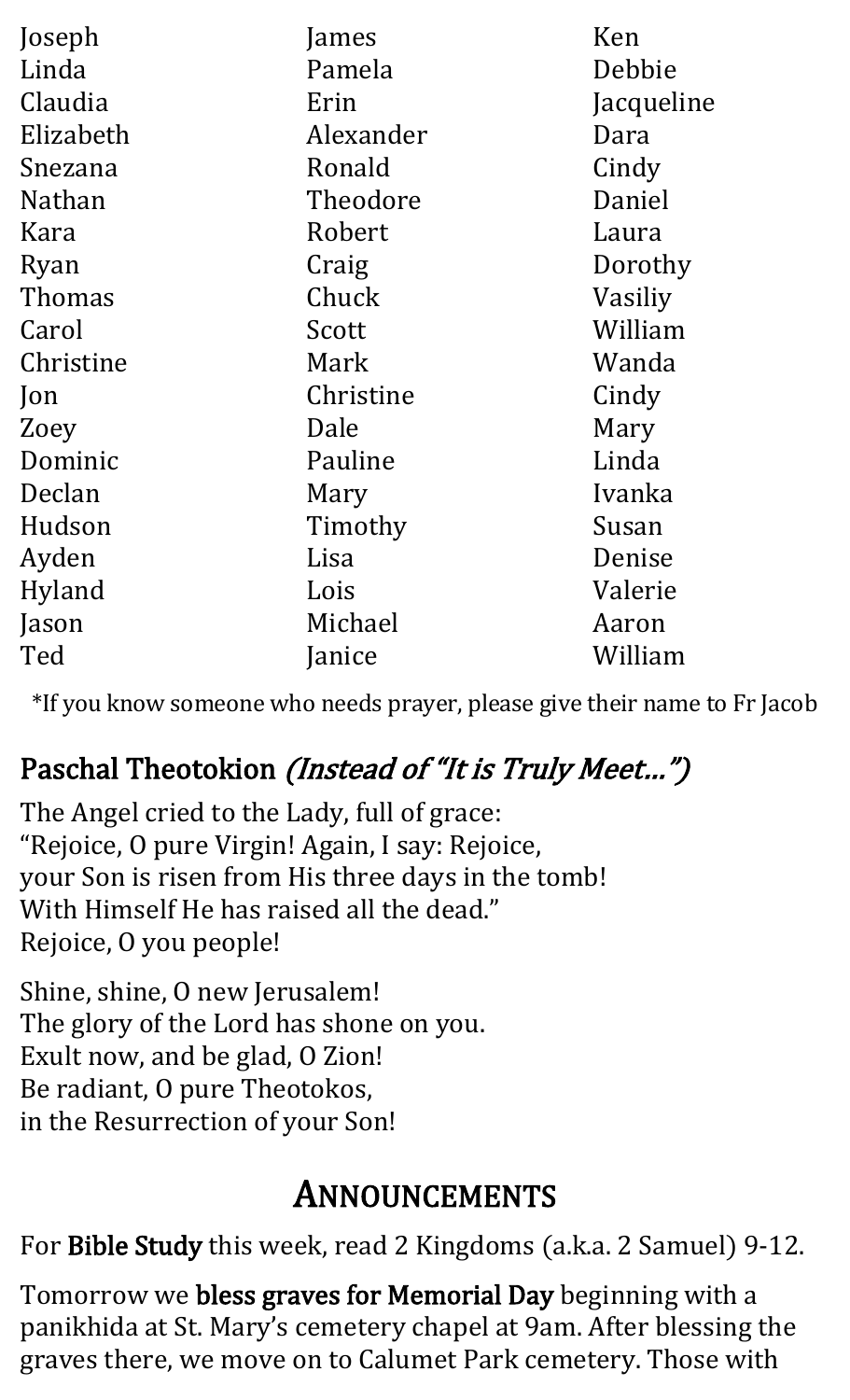graves at Calumet Park should gather at the entrance, where I will meet you around 11am. From there we will caravan from grave to grave until we finish. Then I will head to Calvary cemetery. Because I can't say how long we will be at Cal Park, those who wish to have graves blessed at Calvary should let me know, so that I can call you when we are wrapping up at Cal Park to head over. If anyone would like a grave blessed at another cemetery, please let me know, and we will arrange to make that happen as well.

The Protection of the Virgin Mary Orthodox Church Jan Hughes Memorial Golf Outing is scheduled for Saturday, June 5, at Summertree Golf Course in Crown Point. This is a major fundraiser for us. The proceeds will benefit the Church's building fund and be used for the continuation, support, and development of various Church projects, which reach out to the community. Hole sponsors (\$125) or other monetary or prize donations will be greatly appreciated. Those wishing to help in any way (including making desserts or appetizers), or to purchase banquet tickets (\$20 each), please see Rich or Linda Svihra or Lara Richards. Thanks in advance, The Golf Committee.

We are hosting another Red Cross Blood Drive on June 18. If anyone is available and would like to help man the check-in desk anytime between 12-6pm, please let Fr Jacob know.

#### Mark your calendars:

- May 31: Grave Blessings starting at St. Mary's cemetery @ 6pm
- June 2: Bible Study @ 7pm
- June 3: Faith Enrichment @ 10am
- June 5: Annual Golf Outing: Tee off @ 8am, lunch @ 12pm
- June 12: No Great Vespers
- June 18: Red Cross Blood Drive @ 12pm
- June 19: Memorial Saturday Liturgy at St. Mary's cemetery @ 10am

Last week's gifts to the Lord: \$3,801